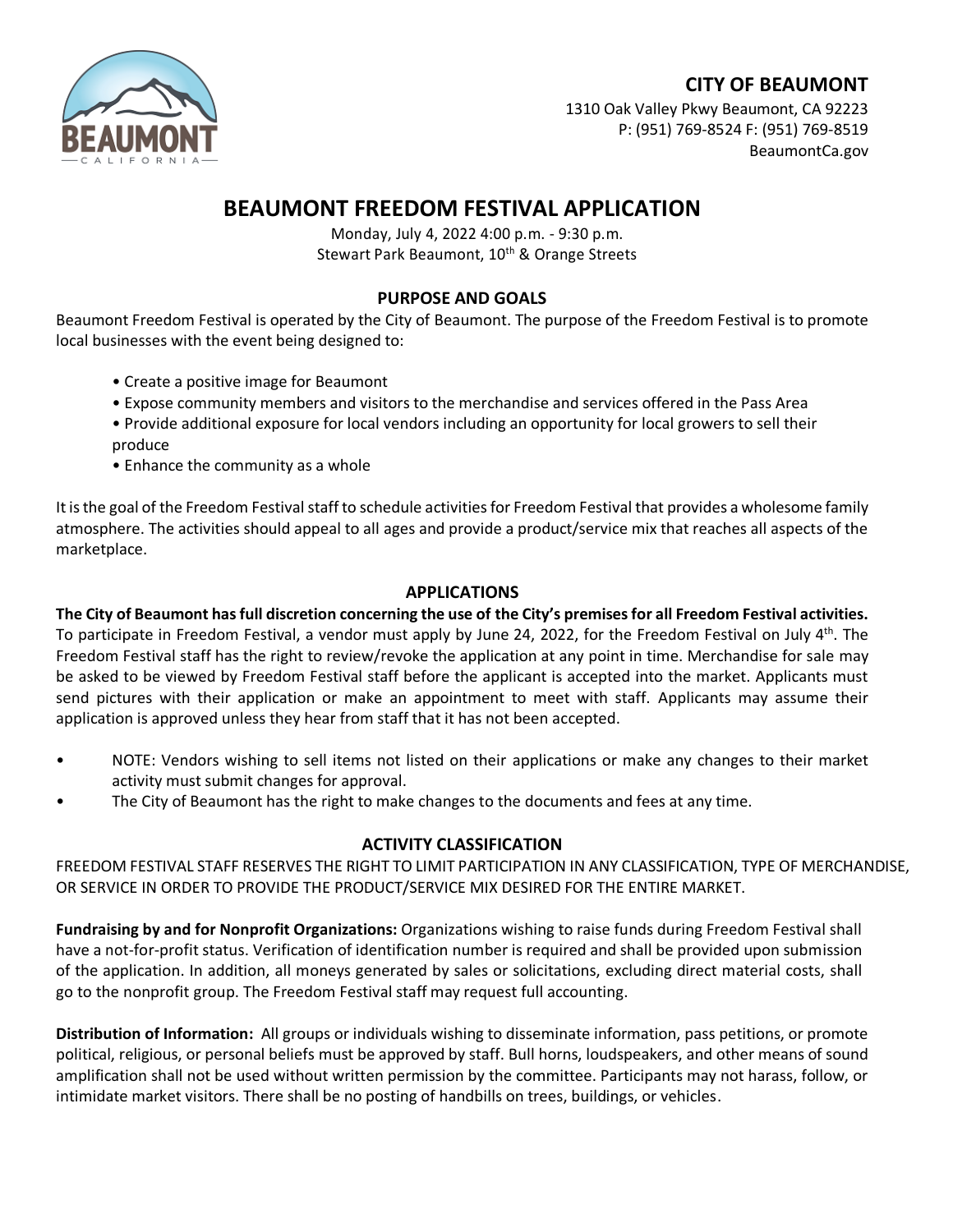#### **Food Vendors The Beaumont Freedom Festival is open to self-contained food trucks or artisan vendors selling pre-packaged items ONLY. On-site cooking booths will not be accepted.**

**Food Trucks:** Vendors wishing to sell food items shall contact the Riverside Department of Environmental Health Services prior to applying. Food vendors shall submit copies of appropriate Health Department permits upon approval of their application. It is the responsibility of individual food vendors to learn, and adhere to, all Health Department regulations and standards. Each food vendor is responsible for his/her health permit for the July  $4^{th}$ , 2022 Freedom Festival. All Food Vendors shall provide and place a minimum of **ONE TRASH RECEPTACLE ON THE OUTSIDE OF THEIR VEHICLE** for customer use.

**Artisan Food Vendor:** Vendors who prepare food for consumption in a home or commercial kitchen, and then sell at the Market. Examples of these types of products are jams, canned goods, baked goods or packaged food items.

### **PERMITS AND DOCUMENTATION**

Participants shall comply with all City, county and state permit requirements. It is the *RESPONSIBILITY OF THE VENDOR* to be aware of all permit requirements and, upon approval, pay any fees associated with the issuance of these permits. The following permits shall be on premises during the Beaumont Freedom Festival:

- Riverside County health permits (for food vendor only) [http://www.rivcoeh.org/opencms/rivcoeh/Forms\\_Guidelines/#FF](http://www.rivcoeh.org/opencms/rivcoeh/Forms_Guidelines/#FF)
- Pre-packaged health permit (for artisan food vendor only)

#### **FEES**

Base fees have been established to mitigate some of the costs associated with operating the market. Fees are based on vendor type, and include the vendors' share of the following expenses: street cleaning and sweeping; trash pickup; portable toilet facilities; police; and advertising. All fees must be paid in advance to participate in the Freedom Festival, **NO EXCEPTIONS.**

#### **THERE ARE NO REFUNDS**

The Freedom Festival Rain/Wind Policy will be determined by the forecasts on the Weather Channel's website, [www.weather.com](http://www.weather.com/) at noon. Should the forecast predict a 60% chance of rain at 12pm or later, Freedom Festival may be canceled for the evening. Farmers and vendors can look up the site themselves to find out if the market will be open by accessing the website at [www.weather.com](http://www.weather.com/), entering 92223 in the zip code field, and then clicking on the "Hour by Hour Forecast".

Should the weather defy the forecast, the Freedom Festival staff will proceed with the following guidelines: 1) the deadline to cancel the market will be 12 p.m., only if it is raining at 12 p.m. or if the streets are wet at that time; 2) if the market is canceled, an **e-mail** will be sent out to the distribution list at 12 p.m.

#### **PAYMENT**

Vendors may pay with credit/debit card (Visa and Master Card) at the Albert A. Chatigny Center, located at 1310 Oak Valley Parkway or checks made payable to: City of Beaumont. There is a \$35 charge for all returned checks. Please do not send cash with the application. THIS IS A NON-REFUNDABLE EVENT.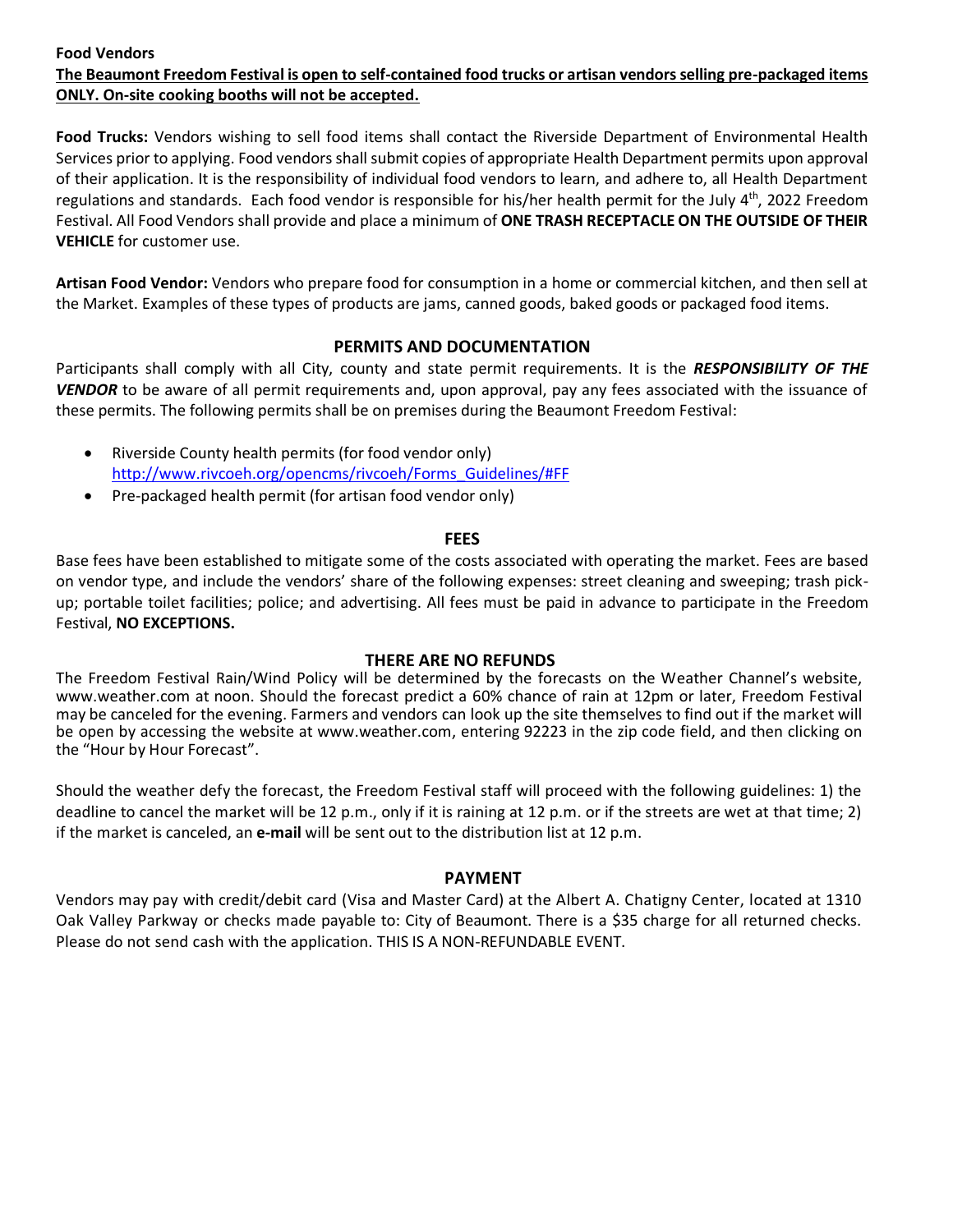#### **SPACE ALLOCATION**

Space numbers will be marked & your space # will be given to you upon arrival of set up. Standard space size is 10' x 10'. If additional space is needed there will be an additional fee. *THE VENDOR IS RESPONSIBLE FOR BRINGING A 10'X10' EASY-UP, 1-2 SIX-FOOT TABLES, AND TABLECLOTHS.* Participants must stay within their assigned spaces. The sidewalks, streets, planters and fire lanes must remain clear at all times. Boxes and storage items will not be allowed in the view of the public. Vendors must present an attractive display including the use of table drapes. Spaces are assigned on a first come, first serve basis. The Freedom Festival Committee shall review all space assignments on a regular basis.

The Freedom Festival Committee reserves the right to relocate vendors and/or reassign spaces at its discretion. Activities no longer deemed appropriate, or that do not coincide with Freedom Festival goals shall be discontinued. Corner spaces are available on a limited basis,

#### **VENDOR SET UP**

All vendors will begin set up at 1:00 p.m. and MUST BE COMPLETELY SET UP BY 3:00 p.m. NO EXCEPTIONS

#### **VENDOR SET UP PROCEDURE**

Vendors ARE NOT ALLOWED into the Freedom Festival area until their designated time (see above). No exceptions. A Citation/Warning will be given to anyone violating this rule. Vendors may enter at their designated time to their marked location, unload & promptly move their vehicle to maintain a consistent flow of traffic. At no time will a vendor be allowed to bring more than one vehicle in the marked area at a time unless it is towing a food trailer. Once your vehicle has been unloaded and moved, you may begin to setup. *DO NOT BEGIN SET UP PRIOR TO YOUR VECHICLE BEING MOVED AND PARKED.* 

All vehicles must be off marked area by the setup completion time of 3pm (see above) and all PARKING RULES AND REGULATIONS WILL BE STRICTLY ENFORCED!! Vendors arriving late are not guaranteed access to their space, nor participation for the evening.

#### **VENDOR DISMANTLING**

Fireworks will conclude at 9:30 p.m., and you are not permitted to unassembled and dismantle your booth until they have concluded. We encourage you to stay open, as customers will continue to shop as the concerts conclude. Dismantling of booth space may not occur until 9:30 p.m. as a courtesy to the other participating vendors and the Freedom Festival committee. No vehicles will be allowed onto Freedom Festival Premises until Freedom Festival concludes at 9:30 p.m. Barricades are removed approximately onehalf hour after Freedom Festival activities conclude for vehicle access. *IF EARLY TAKE DOWN OCCURS, THE COMMITTEE HAS THE RIGHT TO ASK YOU TO DISCONTINUE YOUR PARTICIPATION IN FUTURE EVENTS AND AN EARLY DISMANTLING FEE WILL BE INCURRED.*

#### **FIRE LANES**

Fire lanes must be maintained during set up, operation and dismantling. Vehicles must always be able to proceed down the center of the street. Only "people" shall be permitted in the fire lanes. No tables, risers or other equipment is allowed without express written permission by the Fire Department and/or Freedom Festival Committee. Participants shall be aware of code requirements and comply; offenders shall be cited.

#### **ELECTRICAL/EQUIPMENT REQUIREMENTS**

The City of Beaumont is NOT providing electricity, each vendor is responsible for their own.

#### *IF ELECTRICITY IS DESIRED, ALL VENDORS NEED TO BRING AND USE THEIR OWN GENERATORS***.**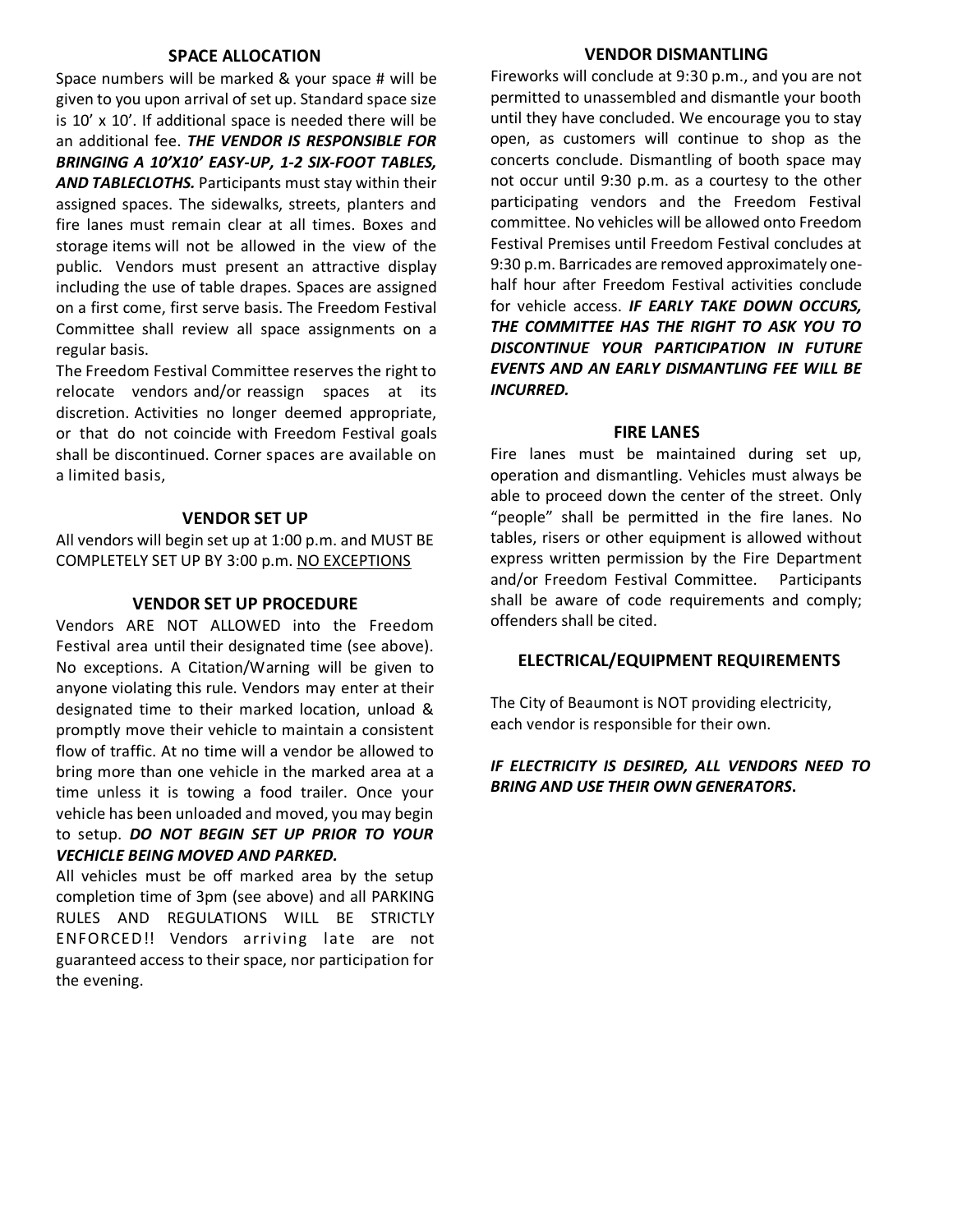# **GENERAL RULES – BEAUMONT FREEDOM FESTIVAL**

1. All applications must contain the name, address, phone number, business license number and signature of license holder. The application shall also acknowledge the applicant's liability for damages.

2. The City of Beaumont is not responsible for theft or damages to property belonging to persons participating in the Freedom Festival; nor does the above named assume any responsibility for items left unattended during Freedom Festival activities.

3. No person participating in the Freedom Festival shall state, imply or otherwise suggest that the City of Beaumont supports the views of his/her organization.

4. Booths must always be staffed, and participants in the Freedom Festival shall be appropriately dressed and conduct themselves with proper decorum.

*5. At the discretion of the board, participants may not sell merchandise of adult nature, alcohol or drug paraphernalia. Neither may any merchandise be sold that may imply, suggest or support this type of activity. If items are found at your booth, you will be asked to pack up youritems and you will not be allowed back to the Freedom Festival.*

6. No person shall deface or otherwise abuse buildings, plants or other facilities. Vendors are not permitted to set-up merchandise, booth materials, etc. on sidewalks or in planters.

7. All participants shall reimburse The City of Beaumont for any costs incurred relating directly to their activity. This includes damage to: landscaping, street fixtures, electrical outlets, etc.

8. All participants shall keep their area clean during the activity and leave the space and surrounding area clean afterward. Vendors are required to take all waste caused by or relating to their activity with them. If additional garbage collection, street sweeping, or other cleanup is required, vendor fees will be increased to cover all costs.

9. Animals are not allowed in the food area or vendor booths during the Freedom Festival without a permit issued by staff.

10. Excessive noise from sound systems, musical performances and other audio equipment is prohibited. Vendors and entertainers using audio equipment shall ensure that noise levels created by their activity do not interfere with the activities of other market participants. Any violations or complaints about the noise level will be grounds for suspension.

11. Whereas, parties involved in the selling or transfer of items for sale during this event known as the Freedom Festival, under penalties of law, under the copyright codes set forth with the Department of Commerce, will not transfer or permit for resale, items that do not bear the registered trademark of trademarked items, without the written approval of the registering agency and its companies, for which items are protected under the trademark act. If a vendor is caught selling illegal items, the City of Beaumont cannot be held responsible for the actions of the vendor and the vendor will be immediately suspended.

12. Vendors shall not interfere, verbally or physically, with the activities of other market participants. All questions and/or complaints should be directed to the Freedom Festival Committee. The Committee shall respond appropriately.

13. Vendors are not allowed to sell "irregulars, seconds, buy-out or clearance" merchandise.

14. Booth display requirements within vendor's area must include: all tables be covered by table cloths; NO selling out of storage boxes; all storage boxes are to be covered by the table drapes; signs must be of professional quality (NOT hand written)

15. SUBLETTING - Booth spaces shall not be assigned or sublet to others without prior approval from the Freedom Festival committee.

16. All participants shall comply with all the above rules. Noncompliance, including offensive conduct, may result in immediate revocation of Freedom Festival privileges and forfeiture of fees. The Committee reserves the right to refuse participation to any applicant; they shall not discriminate based on race, religion, creed, color, sex or national origin.

17. Citations shall be issued to any participant not complying with any rules and regulations of the Freedom Festival. If noncompliance continues after a 2nd citation is issued (regardless of reason) participant shall be suspended from the festival.

18. Any Freedom Festival participant that is denied access, reprimanded, or questions any decision made, may submit a written request for consideration to staff. The City of Beaumont has final jurisdiction over all Freedom Festival activities and decisions.

#### 19. **Smoking is not permitted within the Freedom Festival Event Area.**

20. Should ownership of a business participating in the festival be transferred to a new owner, the new owner must complete a Freedom Festival application. At its discretion, staff will review the application for approval/denial. Retaining the same space assignment and/or participation in the festival is not guaranteed.

22. Freedom Festival rules are subject to change without notice.

.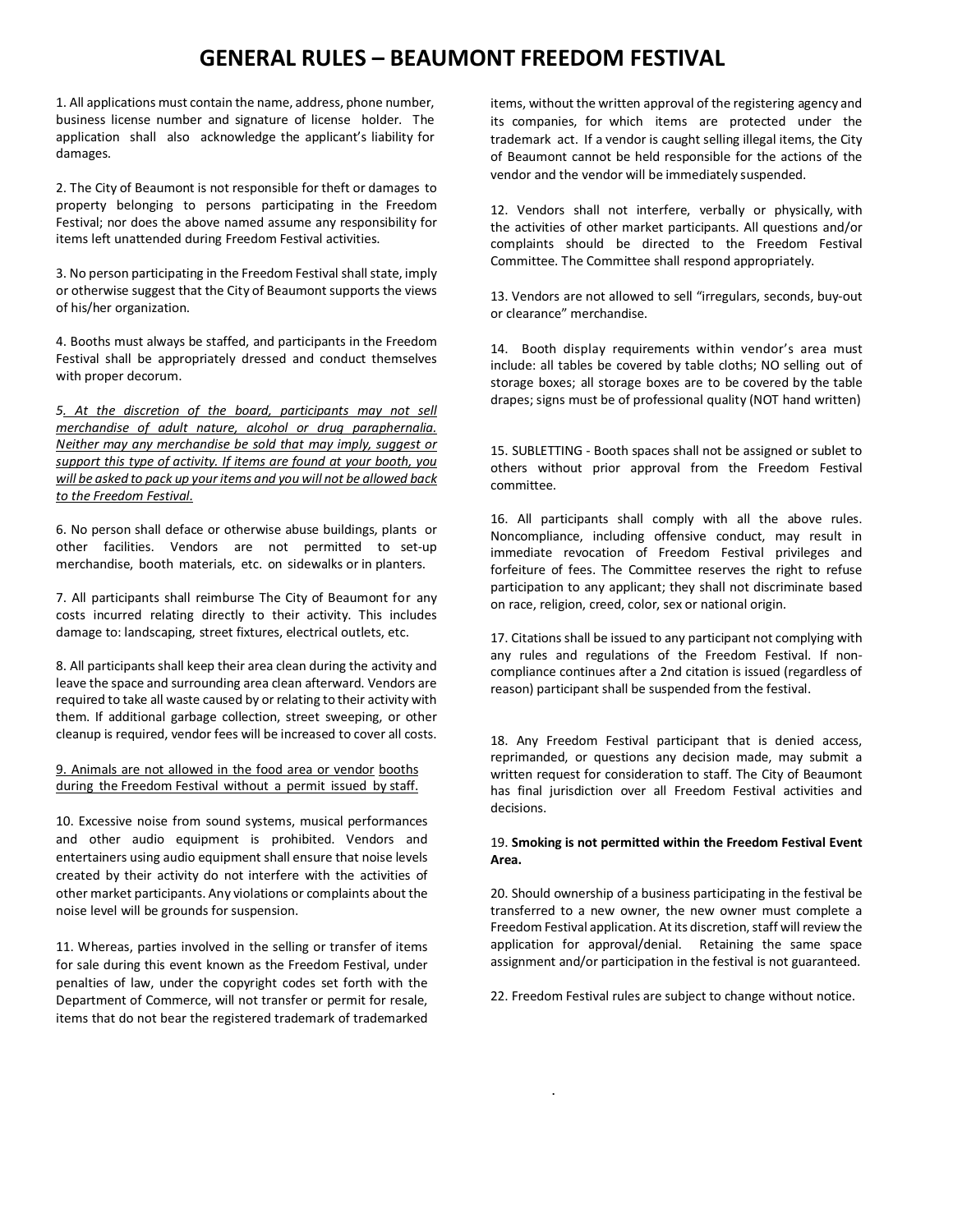**CITY OF BEAUMONT** 1310 Oak Valley Pkwy Beaumont, CA 92223 P: (951) 769-8524 F: (951) 769-8519 BeaumontCa.gov

# **2022 FREEDOM FESTIVAL APPLICATION**

| Street      | City   | Zip |  |
|-------------|--------|-----|--|
|             | Email: |     |  |
| 5. Website: |        |     |  |

Required Documents to submit: Proof of City Business License\*, Pre-Package Health Permit, Food Vendor-Riverside County Health Permit, and Food Vendor-Certificate of Insurance.

\_\_\_\_\_\_\_\_\_\_\_\_\_\_\_\_\_\_\_\_\_\_\_\_\_\_\_\_\_\_\_\_\_\_\_\_\_\_\_\_\_\_\_\_\_\_\_\_\_\_\_\_\_\_\_\_\_\_\_\_\_\_\_\_\_\_\_\_\_\_\_\_\_\_\_\_\_\_\_\_\_\_\_\_\_\_\_\_\_\_\_\_\_\_\_\_\_\_\_\_\_\_\_\_ \_\_\_\_\_\_\_\_\_\_\_\_\_\_\_\_\_\_\_\_\_\_\_\_\_\_\_\_\_\_\_\_\_\_\_\_\_\_\_\_\_\_\_\_\_\_\_\_\_\_\_\_\_\_\_\_\_\_\_\_\_\_\_\_\_\_\_\_\_\_\_\_\_\_\_\_\_\_\_\_\_\_\_\_\_\_\_\_\_\_\_\_\_\_\_\_\_\_\_\_\_\_\_\_ \_\_\_\_\_\_\_\_\_\_\_\_\_\_\_\_\_\_\_\_\_\_\_\_\_\_\_\_\_\_\_\_\_\_\_\_\_\_\_\_\_\_\_\_\_\_\_\_\_\_\_\_\_\_\_\_\_\_\_\_\_\_\_\_\_\_\_\_\_\_\_\_\_\_\_\_\_\_\_\_\_\_\_\_\_\_\_\_\_\_\_\_\_\_\_\_\_\_\_\_\_\_\_\_

List all items for sale (items not listed cannot be sold):

| <b>FREEDOM FESTIVAL FEES</b>                                                                             |         |  |  |
|----------------------------------------------------------------------------------------------------------|---------|--|--|
| Please check vendor type below:                                                                          |         |  |  |
| □ Crafts & Non-Profits                                                                                   | \$25.00 |  |  |
| $\Box$ Information Distribution & Sales                                                                  | \$25.00 |  |  |
| $\Box$ Artisan Food Vendor (food prepared in a home or commercial kitchen, including but not limited     |         |  |  |
| to: jams, canned goods, or baked goods)                                                                  |         |  |  |
| Must obtain a Pre-Package Health Permit from Dept. of Environmental Health                               |         |  |  |
| $\Box$ Food Trucks                                                                                       |         |  |  |
| Must obtain health permit from Dept of Environmental Health                                              |         |  |  |
| <b>TOTAL:</b>                                                                                            |         |  |  |
| Method of Payment: $\Box$ Money Order $\Box$ Check $\Box$ Debit/Credit (must be paid at Chatigny Center) |         |  |  |
|                                                                                                          |         |  |  |
| NO REFUNDS - NO CANCELLATION - NO CREDITS WILL BE ISSUED                                                 |         |  |  |

The undersigned acknowledges receipt of the 2022 Freedom Festival rules and regulations outlined by the City of Beaumont and agrees that he/she will comply with said rules. Noncompliance will result in removal of said vendor from the event. The undersigned also agrees to indemnify and hold harmless the City of Beaumont from all damages, liabilities, costs and expenditures, including attorney's fees and costs of defense, which may occur by reason of use of the Freedom Festival activities.

\_\_\_\_\_\_\_\_\_\_\_\_\_\_\_\_\_\_\_\_\_\_\_\_\_\_\_\_\_\_\_\_\_\_\_\_\_\_\_\_\_\_\_\_\_\_\_\_\_\_\_\_\_\_\_\_\_\_\_\_\_\_\_\_\_\_\_\_\_\_\_\_\_\_\_\_\_\_\_\_\_\_\_\_\_\_\_\_\_\_\_\_\_\_\_\_\_\_\_\_\_\_\_\_

\_\_\_\_\_\_\_\_\_\_\_\_\_\_\_\_\_\_\_\_\_\_\_\_\_\_\_\_\_\_\_\_\_\_\_\_\_\_\_\_\_\_\_\_\_\_\_\_\_\_\_\_\_\_\_\_\_\_\_\_\_\_\_\_\_\_\_\_\_\_\_\_\_\_\_\_\_\_\_\_\_\_\_\_\_\_\_\_\_\_\_\_\_\_\_\_\_\_\_\_\_\_\_\_

Applicant's Signature **Date** Date of Contract of Contract of Contract of Contract of Contract of Contract of Contract of Contract of Contract of Contract of Contract of Contract of Contract of Contract of Contract of Contr

City of Beaumont Staff - APPROVAL